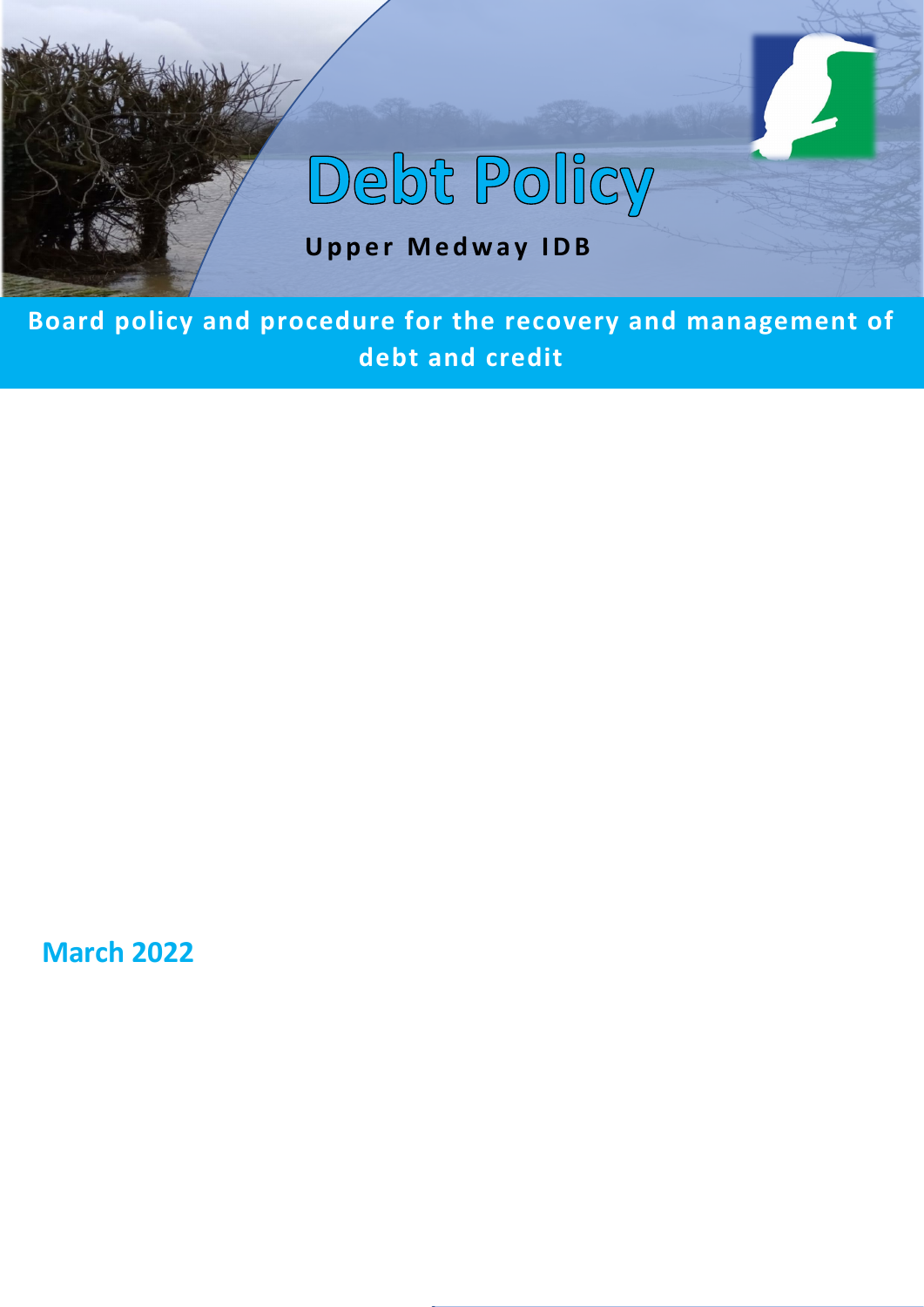# **Contents**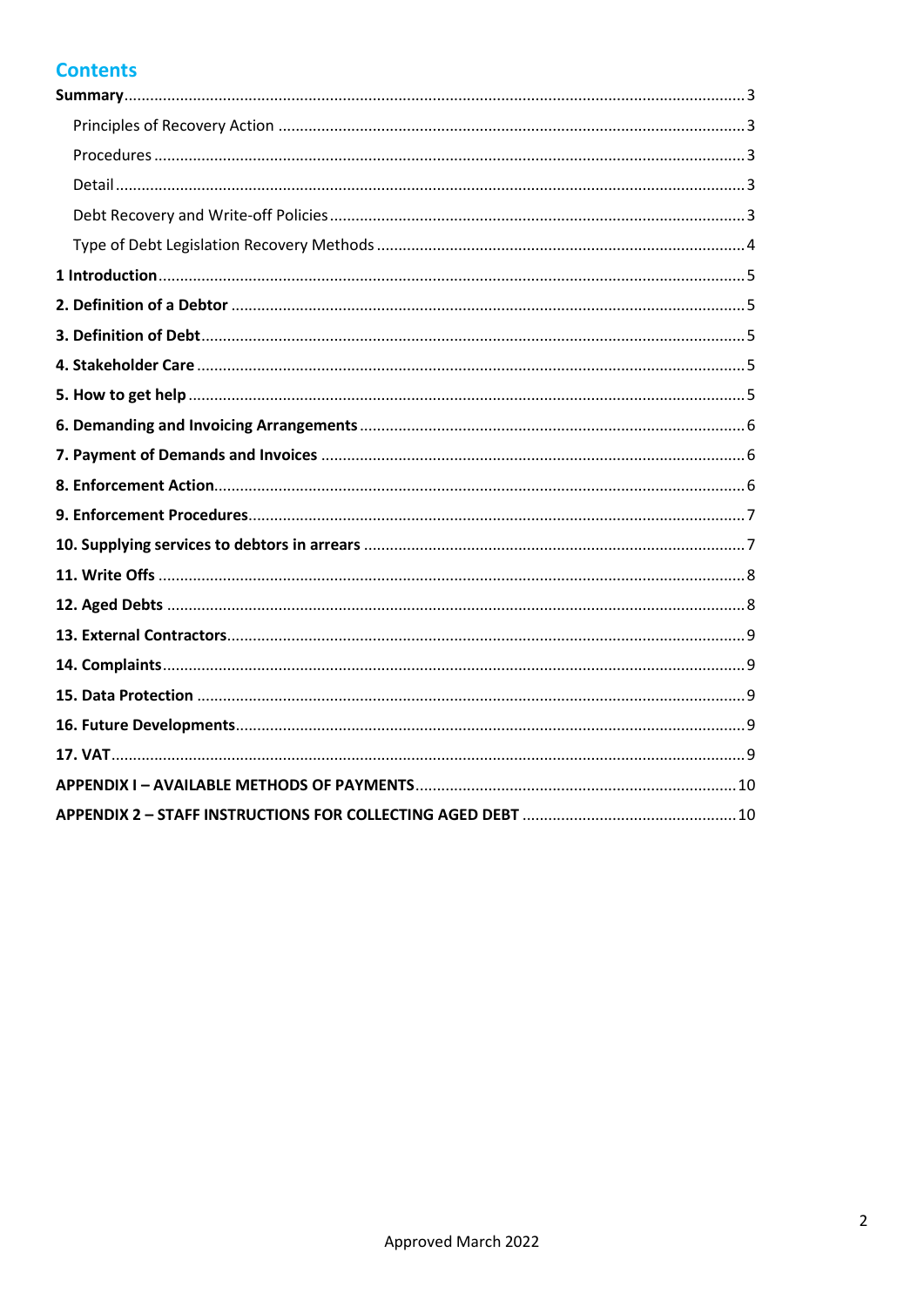<span id="page-2-0"></span>The purpose of the Debt Collection Policy is to establish guidelines for the recovery of all debts outstanding to the Board and to specify the way these debts are to be collected.

The Policy will use all available options to collect from those owing the Board for services provided using a "firm but fair" approach. Those experiencing genuine difficulties will be assisted in any way possible.

The Board recognises that it is essential to make early contact with debtors and the consolidated action of all departments will enhance collection and under pins this policy.

# <span id="page-2-1"></span>Principles of Recovery Action

- Demands are produced and dispatched in accordance with legal requirements and comply with the published timetable.
- Every effort is made to maximise benefit entitlement
- These are clear written guidelines for all staff involved in recovery action. Also clear information for debtors and advice agencies
- Advice and information are available for debtors at every stage of the recovery process
- Treat individuals equally, consistently, and fairly, regardless of age, gender, disability and sexual orientation and to ensure that individual's rights under the Data Protection and Human Rights legislation are protected.

#### <span id="page-2-2"></span>Procedures

- Must be effective, ensuring that where people have the means, they fulfil their obligations by paying their debts
- Must acknowledge the debtors' obligations to their dependants
- Must identify problems as early as possible
- Must effectively distinguish between the debtors who cannot pay and those who will not pay
- Must allow for full appraisal of a debtor's circumstances, providing sensible repayment arrangements where necessary
- Must achieve a fair balance between the claims of the Board and competing creditors
- Must be efficient and cost effective.
- Must provide money advice referral (e.g. Citizens Advice Bureau) where a need is identified

# <span id="page-2-3"></span>Detail

- Collect current year plus an amount from any outstanding arrears to ensure that debts do not continue to increase
- Any un-collectable debts to be written off in accordance with the financial regulations
- The debtor should be able to make one payment to clear their liability on multiple debts
- Adequate processes and controls ensure that debt data is up to date, accurate and complete.
- The system must be continually monitored so action occurs  $-e.g.$  on default
- Designated officer empowered to make corporate decisions
- Case conferences should be held in the more complex cases. This to include the Clerk and the Finance Chairman of each Board
- Extra care should be taken to try and collect the debt prior to the debtor leaving their employment, address or the country.

# <span id="page-2-4"></span>Debt Recovery and Write-off Policies

The Board recovers the following key sources of income:

- Rates
- Aged debts relating to drainage rates
- Outstanding and overdue invoices from rechargeable works

. .

Approved March 2022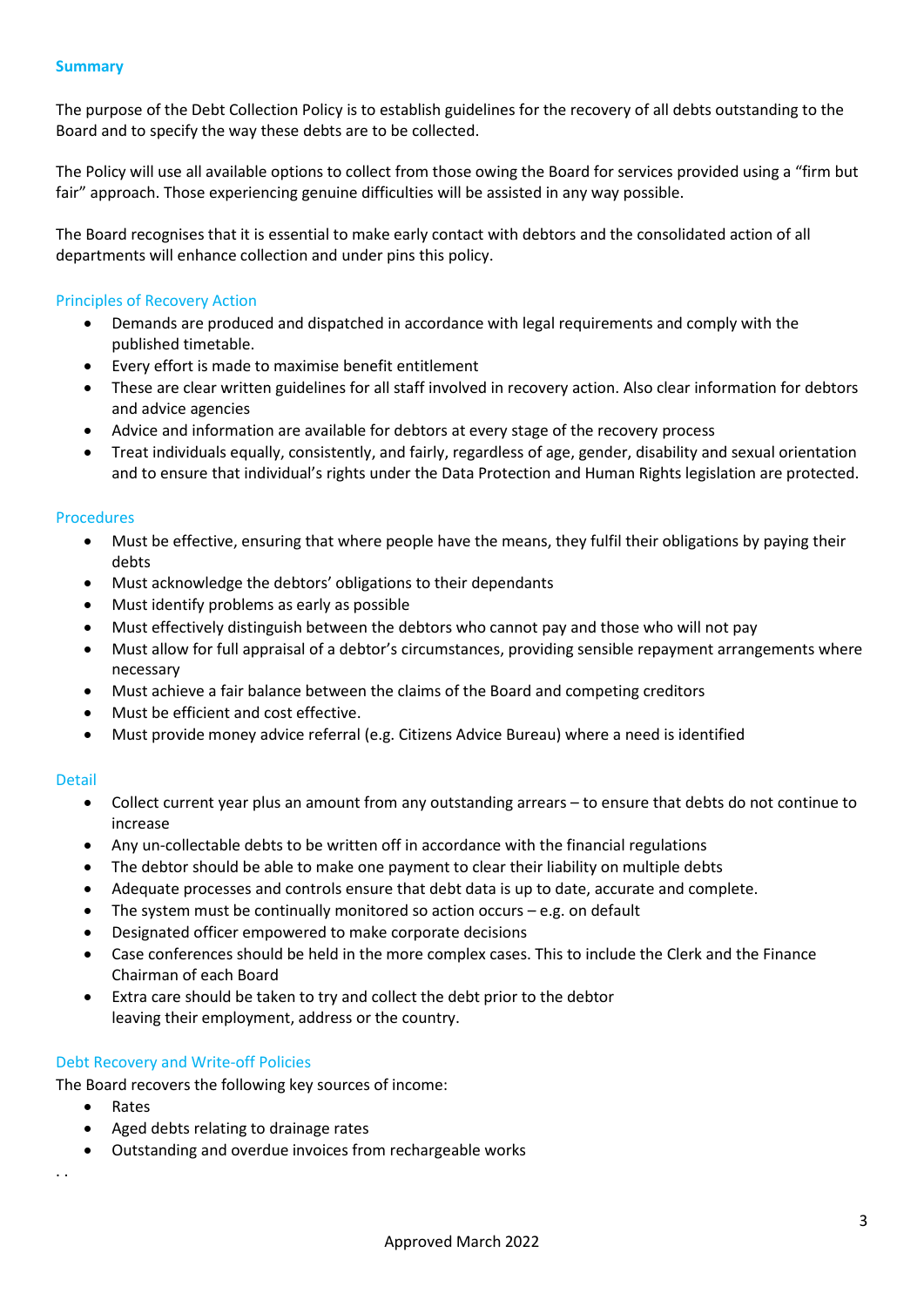# <span id="page-3-0"></span>Type of Debt Legislation Recovery Methods

- Demand-Reminder-Final
- Council Tax Admin Liability Order
- & Enforcement Attachment to Earnings
- Regulations 1992 Bailiffs
- NNDR L.G.F.A 1988 Demand-Reminder-Final
- Liability Order-Distraint
- Attachment to Earnings
- Charge Regulation for early payment
- Notices Orders Notice to Owner
- Bailiffs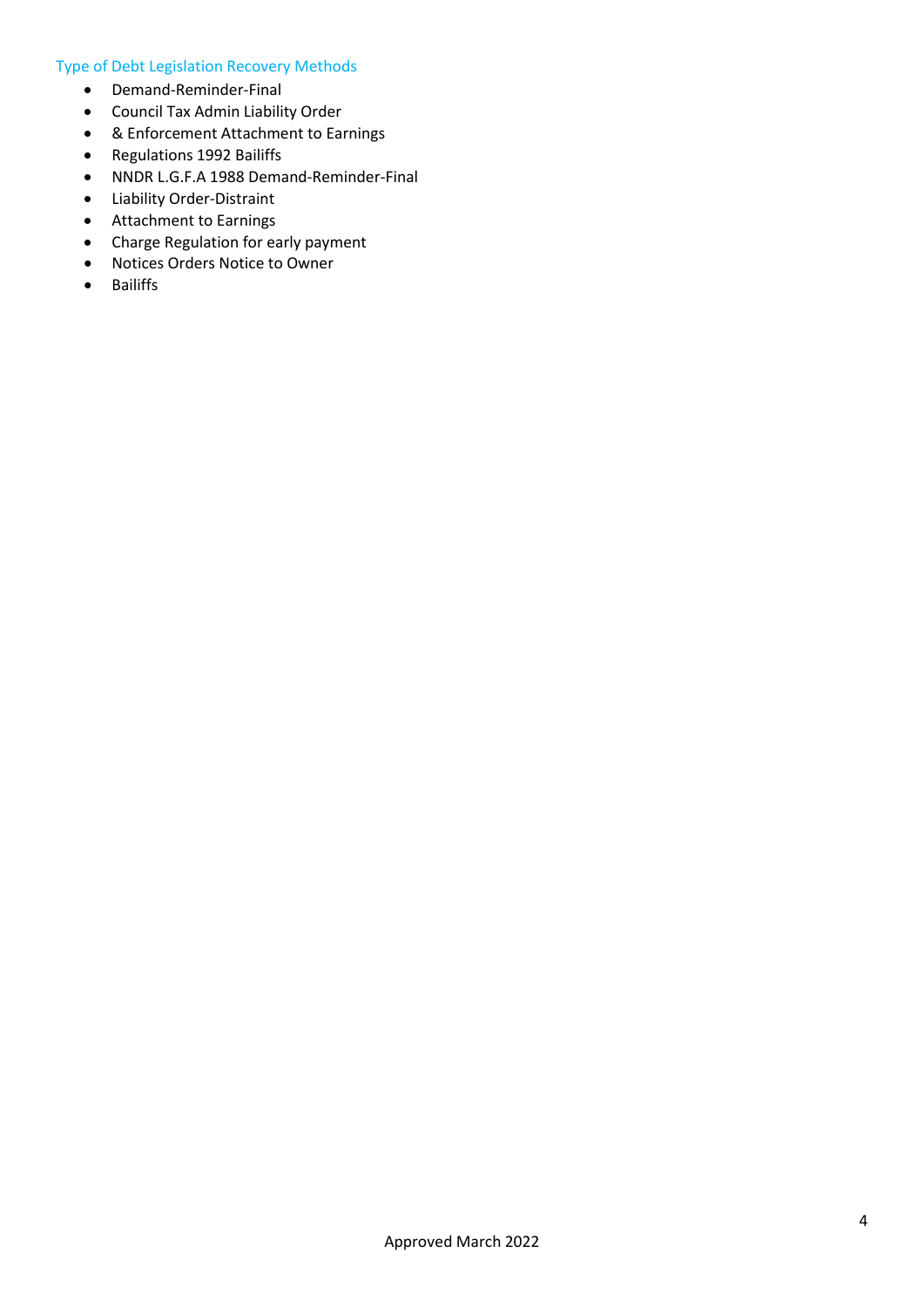# <span id="page-4-0"></span>**1 Introduction**

This document details the Board policies on the demanding, collection and recovery of monies due to the Board.

- The Finance Officer on behalf of the Board has the duty to recover outstanding amounts.
- The Board consider that it is essential that all monies due are recovered effectively and efficiently.

The Board objectives in relation to debt are:

- To minimise the debt held at any one time
- To provide an approach to the demanding, recovery and collection of debt that is fair, consistent, and accountable
- To use cost effective and fair collection and recovery practises ensuring that those with the means to pay do pay

The Board recognise that it is essential to make early contact with debtors and that the role of the Finance Officer is important in managing the amounts outstanding. This policy approach should ensure that each debtor is treated at all times with suitable care as dictated in the section 'Stakeholder Care'.

# <span id="page-4-1"></span>**2. Definition of a Debtor**

A debtor is anybody (individual or organisation) who has received a demand or invoice from the Board but has not paid the full amount due.

- The Board will seek immediate payment wherever possible.
- Will normally expect that monies owed to be paid within 30 days of the invoice date.
- Recovery action will commence after 28 days of the dated invoice.

# <span id="page-4-2"></span>**3. Definition of Debt**

A debt is defined as any amount of income that has not been paid by the due date. All invoices and demands are raised as soon as regulations state or when practicable. They must include:

- What the demand is for, including reference to the Land Drainage Act where necessary
- Purchase Order Number (where applicable)
- When payment is due
- Who to contact for further information and advise
- Methods of payment available

# <span id="page-4-3"></span>**4. Stakeholder Care**

It is important for the Board to be able to collect any income that it is entitled to. However, it is the duty of the Board to be fair to all individuals, businesses and organisations. The system for paying demands should be simple and flexible within reason. When a stakeholder has difficulty paying the Board we will demonstrate understanding and will try and help where practicable. The Board reserves the right to ensure there is no detriment to the duty to collect all outstanding income.

# <span id="page-4-4"></span>**5. How to get help**

The Board will offer advice to all its stakeholders. Stakeholders can help by contacting the Board if there is a problem. If someone needs further assistance there are many advice centres and websites available. However, as these are likely to change, they are not listed here except for:

The National Debt Line 0808 808 4000 www.nationaldebtline.co.uk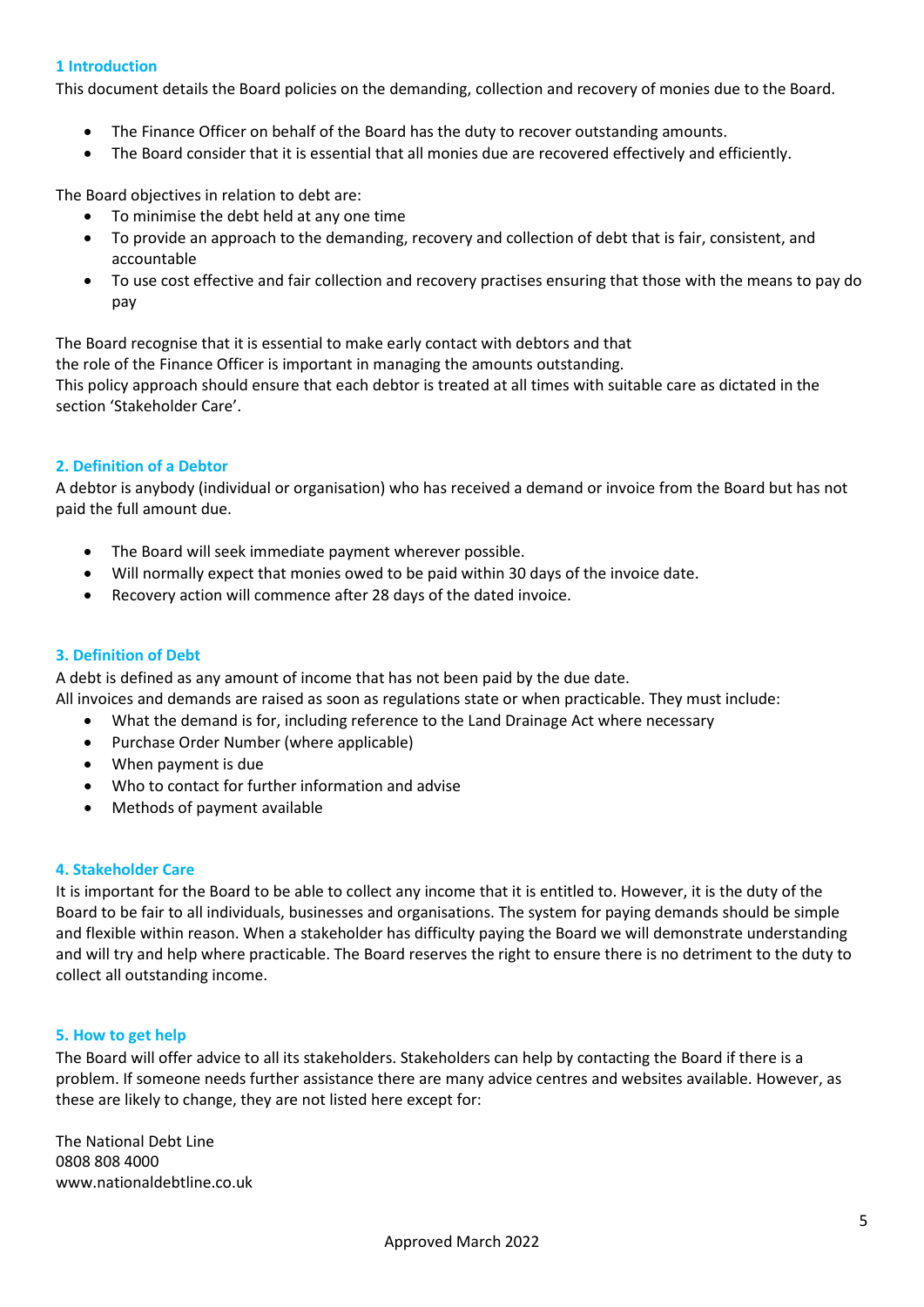Stakeholders should take care and check for fees and charges when selecting companies for their services.

# <span id="page-5-0"></span>**6. Demanding and Invoic**ing A**rrangements**

The responsibility for the demanding, collection and recovery of aged debtor demands is held by the Finance Officer with the assistance of Clerk'.

The minimum value of any demand to be entered onto the aged debtor system will be reviewed annually by the Finance Officer together with the Clerk and Chairs of the Finance Committees.

All aged debts that meet the criteria defined in this Policy should be raised through the Aged Debt procedure using DRS or Sage reports as evidence.

- Members of staff should not raise summons unless they are legally enforceable.
- Actions to recover debt should be based on fairness but also on a case by case basis, i.e. that all deemed in a position to pay the debt should or common action is taken against those who do not, within reason.

Demands**,** invoices and all similar documentation will be issued promptly by the Finance Officer and will be:

- Accurate
- State clearly payments required and the time frame
- List the options for payment and promote electronic methods as the most efficient and secure ((Agreed))
- State the Land Drainage Act paragraph or section relating to the demand.
- Include advice to contact the Board administration office if any problems making payment or have an invoice query
- Include details of the consequences of late or non-payment

# <span id="page-5-1"></span>**7. Payment of Demands and Invoices**

- A Demand/Invoice should be paid as soon as possible,
- A reminder will be issued after 10 working days if payment is not received.
- If a stakeholder is unable to pay the debt in full each case will be assessed
- according to the type of debt and the ability to pay.

The Board will consider:

- Deferral
- Monthly instalments
- Immediate payment by Credit/Debit card

Once an arrangement is made Stakeholders are expected to comply with the arrangement. Should payment not be received, discussions with the Clerk will take place on how to proceed with recovery of the debt.

Various options will be discussed:

- Invite Stakeholder to call into the office
- Payment scheme
- Proceed recovery though our legal process and the court
- Proceed recovery through debt recovery agents

At all times the Stakeholder will be kept informed and given the opportunity to discuss payment arrangement with staff at the Board Offices.

# <span id="page-5-2"></span>**8. Enforcement Action**

It is inevitable that for a variety of reasons some money due to the Board will not be paid as requested. In all cases, the Board will follow the relevant statutory or civil process to enforce payment. The enforcement of debt collection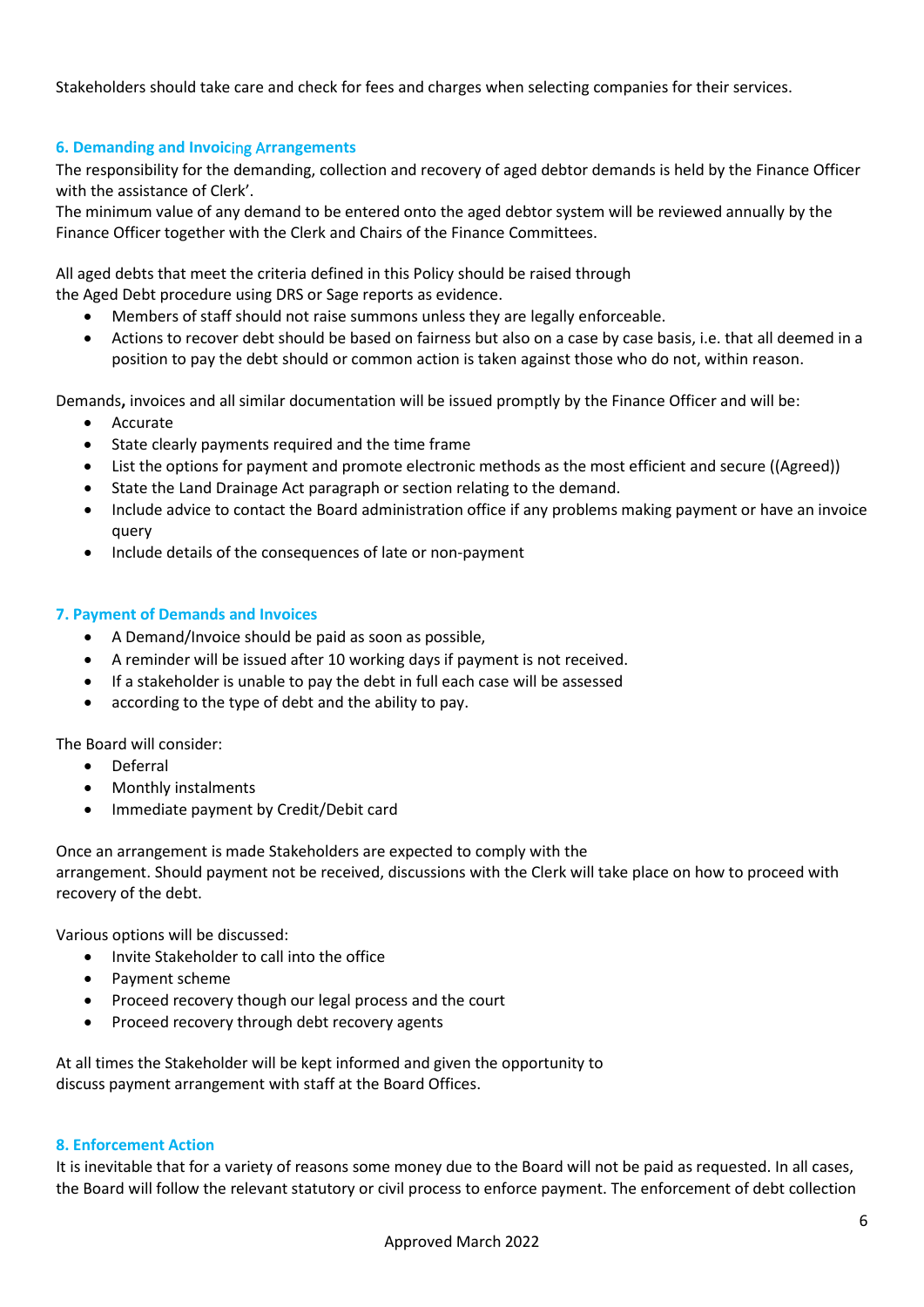is the responsibility of the Finance Officer. The Board recognise that prompt recovery action is essential in managing its debt and maximising income.

The Board aims to:

- Regularly monitor the level and age of debt
- Regularly review irrecoverable debts for write off

The general principles of enforcement action are:

- Demands are produced and dispatched in accordance with legal requirements and comply with the published timetable.
- There are clear written guidelines for all staff involved in enforcement action.
- Provision of clear information for debtors and advice agencies
- Advice and information are available for debtors at every stage of the recovery process

# <span id="page-6-0"></span>**9. Enforcement Procedures**

Staff dealing with the recovery of debt should ensure that detailed records of actions are recorded within the relevant accounts receivable system so that a clear audit trail is provided. Generally, the enforcement procedures:

- Must be effective, ensuring that where people have the means, they fulfil their obligations by paying their debts
- Must acknowledge the debtors' obligations to their dependants
- Must try to sort out debt problems as early as possible
- Must effectively distinguish between the debtors who cannot pay and those who will not pay
- Must allow for full appraisal of a debtors' circumstances providing sensible repayment arrangements
- Must achieve a fair balance between the claims of competing creditors
- Must be efficient and cost effective
- Must provide money advice referral (e.g. Citizens Advice Bureau) where a need is identified
- Collect current year plus an amount from any outstanding arrears to ensure that debts do not continue to increase
- Any uncollectable debts to be written off in accordance with the financial regulations
- The debtor should be able to make one payment to clear their liability on multiple debts
- Processes and controls must ensure that debt data is up to date, accurate and complete
- The system must be continually monitored so action occurs e.g. on default
- Designated officers must be empowered to make corporate decisions
- Case conferences should be held in the more complex cases

# <span id="page-6-1"></span>**10. Supplying services to debtors in arrears**

The Finance Officer will supply the Clerk with a monthly report showing the status of debts raised and before taking court action against the debtor:

- Employing debt collection agents to recover the debt
- Requesting that the debt be written off

It is the responsibility of the Clerk to determine how to supply services to a debtor who is in arrears. However, prior to the Board service being withdrawn completely from a debtor, the Clerk must identify if the service can be legally stopped and then contact the debtor to explain the action to be taken and the reasons behind it. In relation to watercourse maintenance and management this may include the release of previously adopted sections of watercourse and returning them to riparian management as documented in the Land Drainage Act.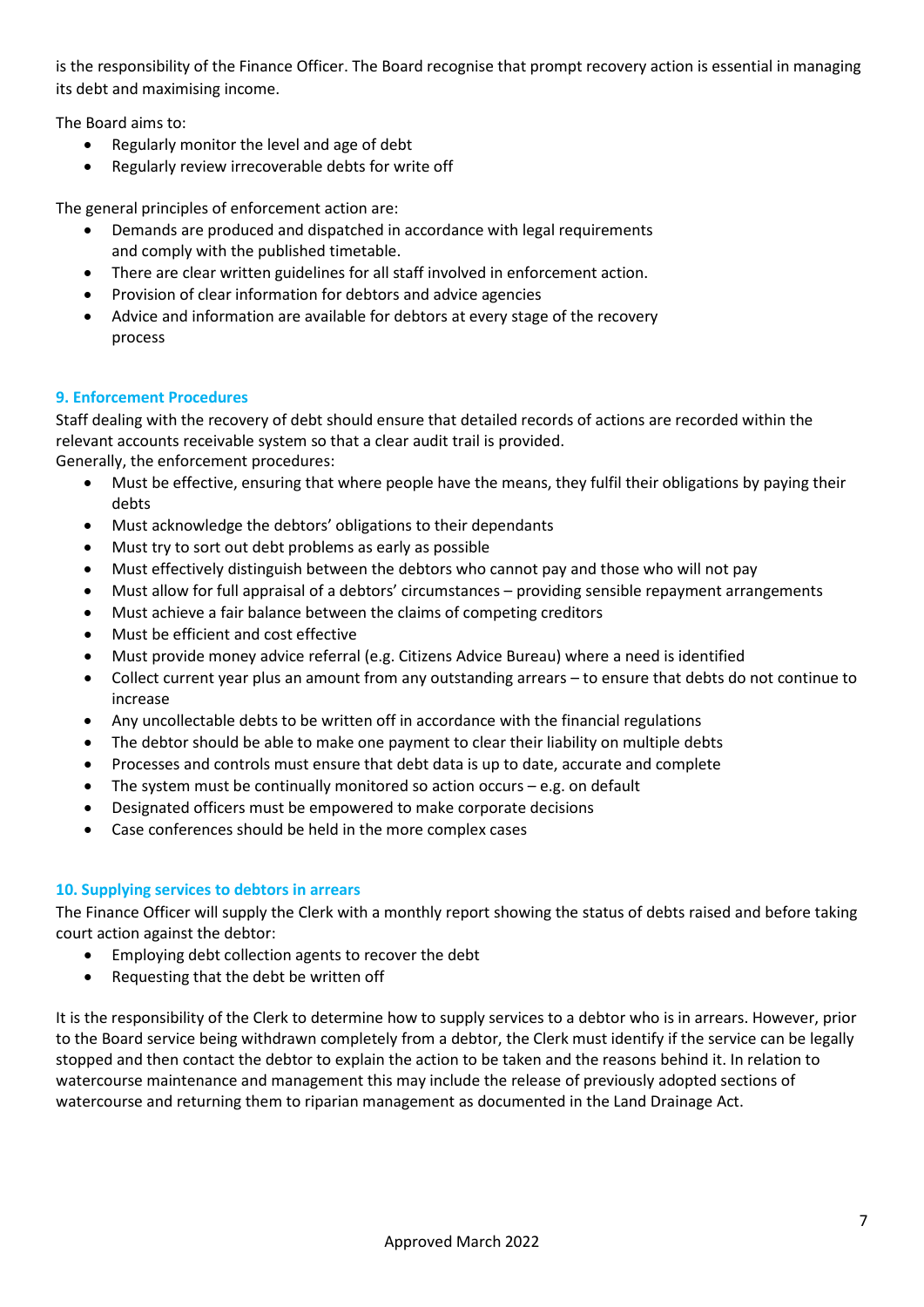# <span id="page-7-0"></span>**11. Write Offs**

The Board recognise that where a debt is irrecoverable, prompt and regular write off of such debts is good practice. The Board will seek to minimise the cost of write offs by taking all necessary action to recover what is due. All debts will be subject to the full recovery, collection and legal procedures as outlined in thin this Debt Policy.

This is an issue closely monitored by our external auditors, currently the Audit Commission, as well as the internal auditors. Every effort must be made to secure payment and proof of such action provided with the request to writeoff the debt.

Before any debt can be written, it needs to be demonstrated that all reasonable attempts have been made to collect the debt and that it is no longer economic to do so. Any debts presented for write-off to must be supported by sufficient evidence of recovery action

Actions should include following up through a specialist agency to trace addresses where they are not known.

Other reasons for writing off a debt may include:

- Where the debtor has died and there are no or insufficient funds in the estate
- to settle the debt
- Where the debtor is subject to formal insolvency proceedings and there is no
- likelihood of a dividend
- Where the debt is statute barred i.e. more than six years old where there is no communication

Any proposed write off needs also to identify the budget implications, including whether there is a bad provision to cover the write off or not.

The Financial Regulations includes the following on the recovery of debt:

*Once raised, no bona fide debt may be cancelled, except by full payment or by its formal writing off, unless the debt has a factual inaccuracy or administrative error in the calculation or other administrative error. In all cases the reason for cancellation shall be documented.*

Once raised, no bona fide debt or part of the debt may be written off, unless the reason for write off is fully documented and approved by the Finance Officer and Clerk together with the Finance Committee Chairs.

- all debts arising from bankruptcies and liquidations, which are not covered by distributions from liquidators, receivers, or administrators; and
- any other single amount due to the Board up to £3,000.

Any outstanding debt in excess of this amount can only be written off with the consent of the Clerk and the Chairs of the Finance Committees.

It is the responsibility of all administrative members of staff to assist with appropriate recovery action in conjunction with the Finance Officer, including legal action where necessary, for debts not paid promptly, by providing any further information requested by the debtor, and in pursuing the matter on the Board behalf.

The Finance Officer shall as soon as possible after 31st March notify the Clerk of all uncollected income on accounts not rendered relating to the previous financial year (i.e. Goods and services delivered by 31st March but not yet paid for, known as "Reserved Debtors")." Write offs are reported as part of the monthly Financial Management reporting.

# <span id="page-7-1"></span>**12. Aged Debts**

The Finance Officer or any other administration staff associated with debt collection will provide evidence to the Clerk to enable them to make an informed decision. This should include:

- Debtor reference
- Total sum
- Reason for debt
- Action taken to date to recover the debt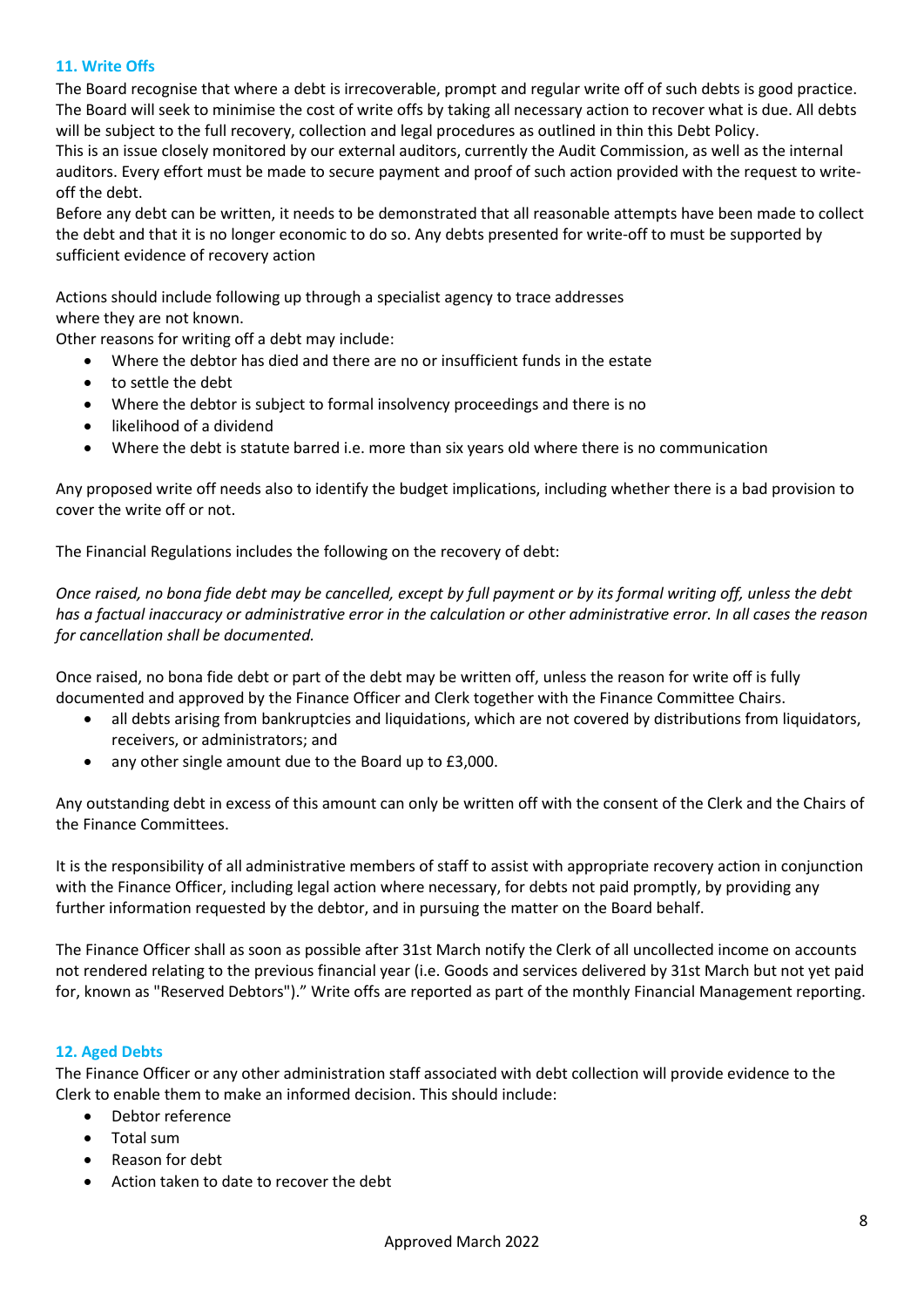The Clerk must sign to approve the write offs. Under the Financial Regulations, the Clerk and Finance Officer have delegated authority to write off debts up to £3000. Debts above that value must go to the Chairs of the Finance Committees for approval to write off.

# <span id="page-8-0"></span>**13. External Contractors**

If the Board uses private contractors to provide necessary expertise and resource to

complete specific parts of the enforcement process, suitable checks will be carried out to ascertain they are 'fit for purpose'. All private contractors used will be suitably accredited for the role they undertake and meet the Board requirements for having the appropriate workplace procedures in place.

# <span id="page-8-1"></span>**14. Complaints**

Errors or mistakes made in the process of collecting monies and revenues due to the Board will normally be resolved using the Board complaints procedure.

Debtors may wish to complain to the Board if:

- Something has been done wrong or deemed to have been done wrong
- Something has not been done when it should have been
- The stakeholder has not been treated in a professional or civil manner

If this happens, the Board will:

- Take any complaint about services seriously
- Investigate any complaint thoroughly
- Inform complainants of the outcome of the investigation

#### <span id="page-8-2"></span>**15. Data Protection**

All staff within the administration should be aware of the guidelines of the Data Protection Act. However, we have to be mindful when sharing information to trace and recover the debts that we are working within the guidelines of the Act.

#### <span id="page-8-3"></span>**16. Future Developments**

- To develop an approach towards sharing debtor information
- To reduce the number of outstanding aged debtor invoices
- It is planned to use debt recovery agents (where necessary) to improve debt recovery
- Continue to monitor methods of payment to best effect
- To continue to keep all persons up to date with their levels of outstanding debt so sensible decisions can be made
- It is planned to expedite the process of write offs whenever it is impossible or uneconomical to recover the debt

# <span id="page-8-4"></span>**17. VAT**

Inland Revenue regulations state that VAT cannot be reclaimed on debts written off after 4.5 years.